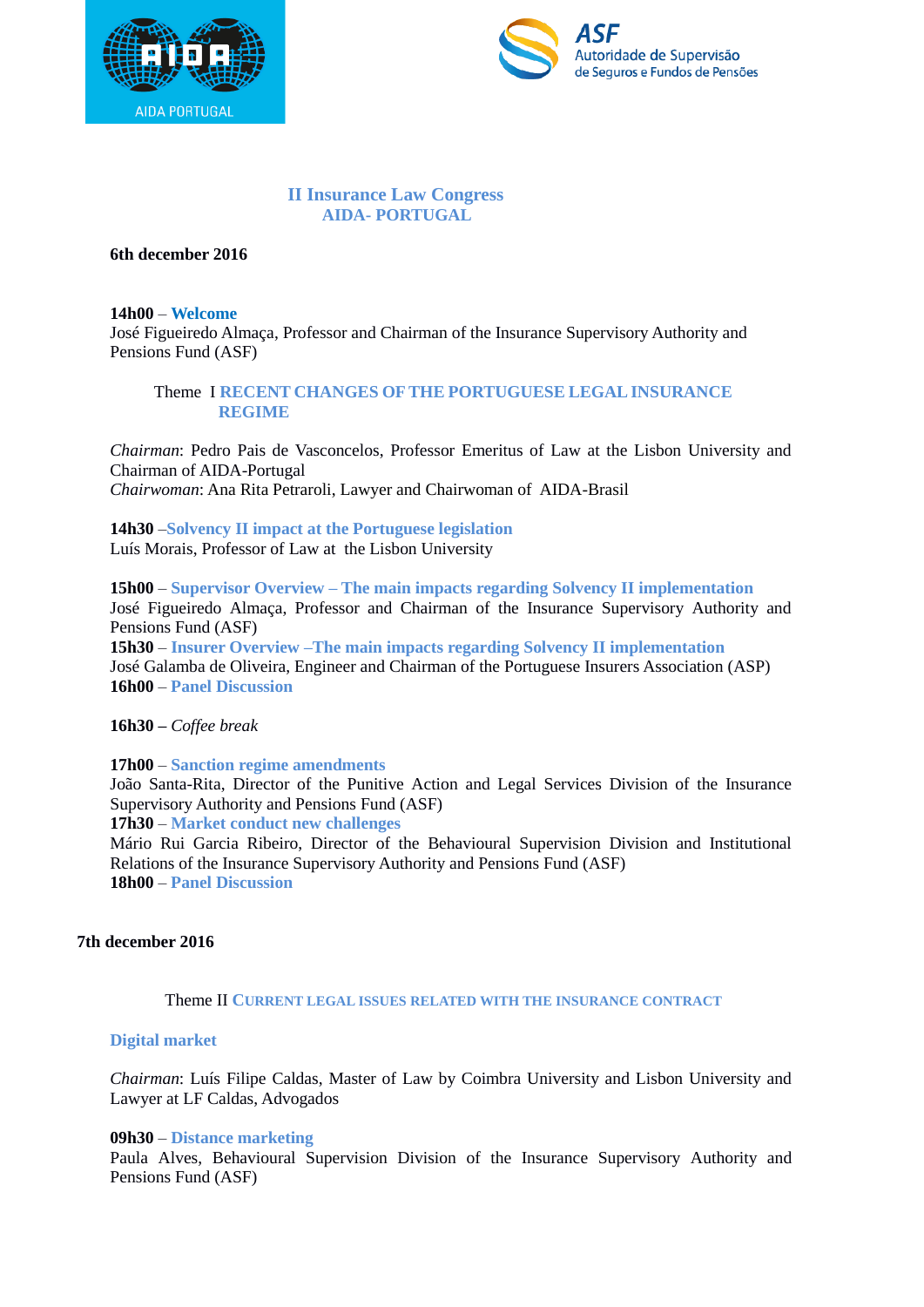



**10h00** – **Cyber risk - legal framework and transfer solutions** Paula Rios, CEO at MDS- Global Insurance & Risk Consultants Jesús Iglesias, Legal Director of Clyde & Co.

## **10h30** – *Coffee break*

**11h00** – **Insurance marketing associated with collaborative platforms** Joana Campos Carvalho, Master of Law Invited at Universidade Nova de Lisboa

### **Cataclysms**

**11h30** – **Calaclysms reinsurance** Andrea Bertoldi, CEO, AON Benfield Portugal **12h00** – **Panel Discussion**

#### **12h30-14h00 – Lunch**

### **Car Insurance**

*Chairwoman*: Margarida Lima Rego, Professor of Law at Universidade Nova de Lisboa *Chairman* : Luís Poças, Legal Director of Groupama Seguros

**14h00** – **The compulsory insurance of motor liability and cyclists** Arnaldo Oliveira, Regulatory Policy Institutional Relations Division of the Insurance Supervisory Authority and Pensions Fund (ASF) **14h30** – **CJEU Judgment Vnuk – impact on compulsory insurance of motor liability** António Abrantes Geraldes, Supreme Court Judge **15h00** – **Competition between liability risk and victim's fault.** Maria da Graça Trigo, Supreme Court Judge **15h30** – **Panel Discussion**

**16h00 –** *Coffee break*

**The insurance market new challenges impact at the insurance contract and at the respective legal framework**

*Chairwoman:* Manuela Rodrigues, CEO at Lusitania Vida

**16h30** – **Persistence of a low interest rates scenario** Rui Leão Martinho, President of the Economists Association **17h00** – **Terrorism** Sofia Francisco, Senior Property Underwriter, CHUBB **17h30** – **Demographic aging** Maria João Sales Luís, member of the executive committee of Multicare (Grupo Fidelidade) **18h00** – **Fraud sophistication** Ana Rita Petraroli, Lawyer and Chairwoman of AIDA-Brasil

**18h30** – **Panel Discussion and Closes**